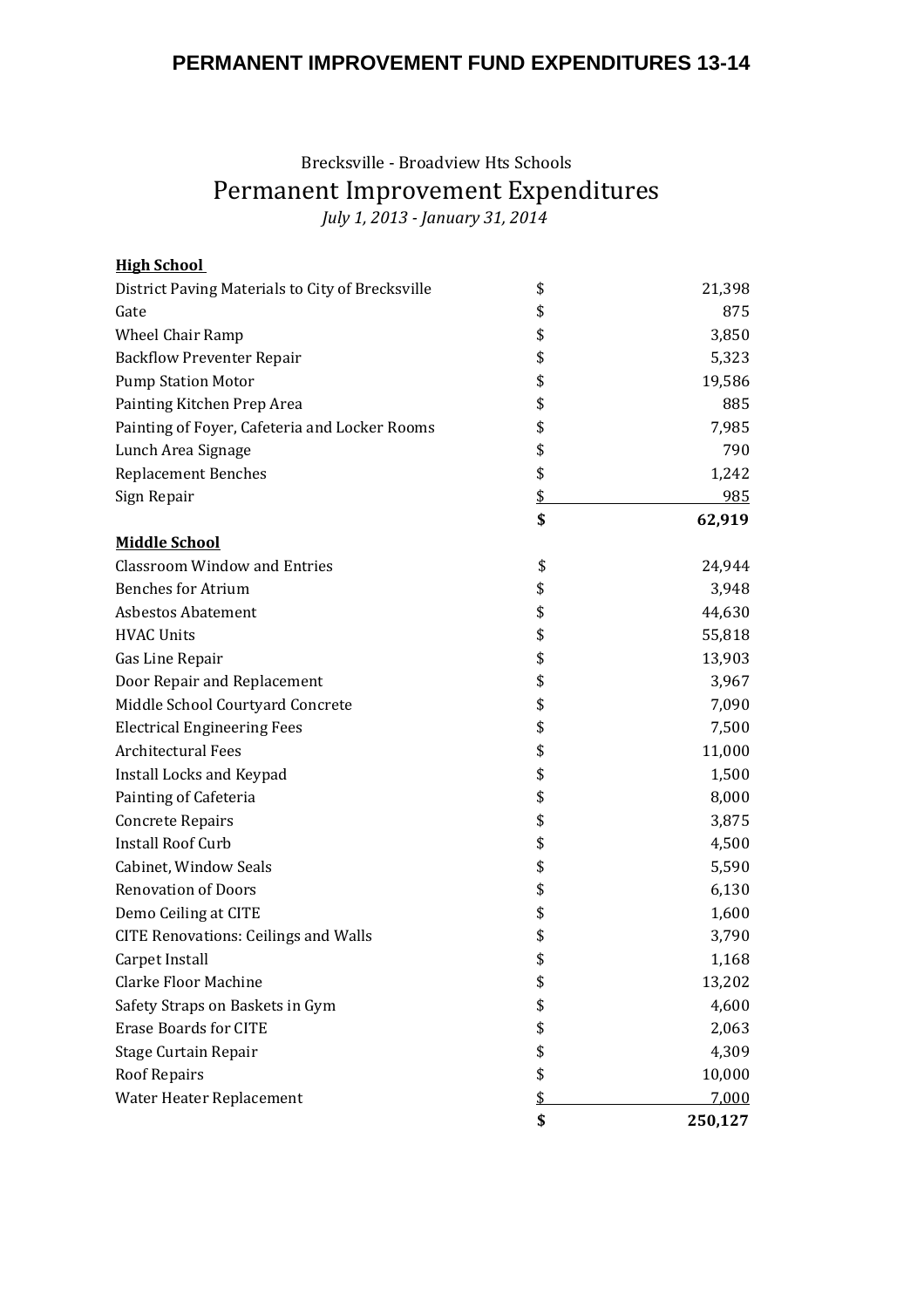# **PERMANENT IMPROVEMENT FUND EXPENDITURES 13-14**

| <b>Central School</b>                             |              |
|---------------------------------------------------|--------------|
| <b>Plumbing Repairs</b>                           | \$<br>4,000  |
| Mortar Repair Rooms 120, 121, 122, 123, 125, 126  | \$<br>3,140  |
| Repair Steam Main                                 | \$<br>18,740 |
| Repair Pipe Leak                                  | \$<br>5,200  |
| Repair and Replace Roof Ladders                   | \$<br>3,665  |
|                                                   | \$<br>34,745 |
| <b>Chippewa</b>                                   |              |
| Re-Route Data Wire Per Code                       | \$<br>5,880  |
| <b>Abate Fittings</b>                             | \$<br>861    |
| Relocate Electrical Conduit                       | \$<br>450    |
| Paint Gym                                         | \$<br>2,755  |
| Sound Baffles Kitchen                             | \$<br>1,655  |
| Renovate Playground and Fiber                     | \$<br>8,161  |
| <b>Install Thermal Pipe Fittings</b>              | \$<br>7,900  |
|                                                   | \$<br>27,662 |
| <b>Highland Drive Elementary</b>                  |              |
| <b>Architectural Services</b>                     | \$<br>5,550  |
| Tuck Pointing and Wall Repair                     | \$<br>4,880  |
| <b>Curb Drain Repairs</b>                         | \$<br>2,150  |
| 24 Chairs                                         | \$<br>564    |
|                                                   | \$<br>13,144 |
| <b>Hilton Elementary</b>                          |              |
| Repair Curb Drain                                 | \$<br>1,000  |
| Repair Chimney                                    | \$<br>780    |
| Air Quality Testing                               | \$<br>500    |
|                                                   | \$<br>2,280  |
| <b>High School Athletics</b>                      |              |
| Garage Door Repair at Stadium                     | \$<br>1,190  |
| Water Booster Pump for Baseball Field             | \$<br>960    |
| Replace Fabric Roof at B-Building                 | \$<br>5,575  |
| Repaint Locker Rooms at B-Building                | \$<br>11,999 |
|                                                   | \$<br>19,724 |
| <b>Transportation and Maintenance</b>             |              |
| Belts, Ready Frames, and Undercoating for New Bus | \$<br>5,148  |
| <b>Bus Garage Paving</b>                          | \$<br>9,520  |
| Caterpillar Backhoe                               | \$<br>48,000 |
| <b>Transportation OSABA Consulting Services</b>   | \$<br>3,000  |
| MapNet Transportation Software License Renewal    | \$<br>3,520  |
|                                                   | \$<br>69,188 |